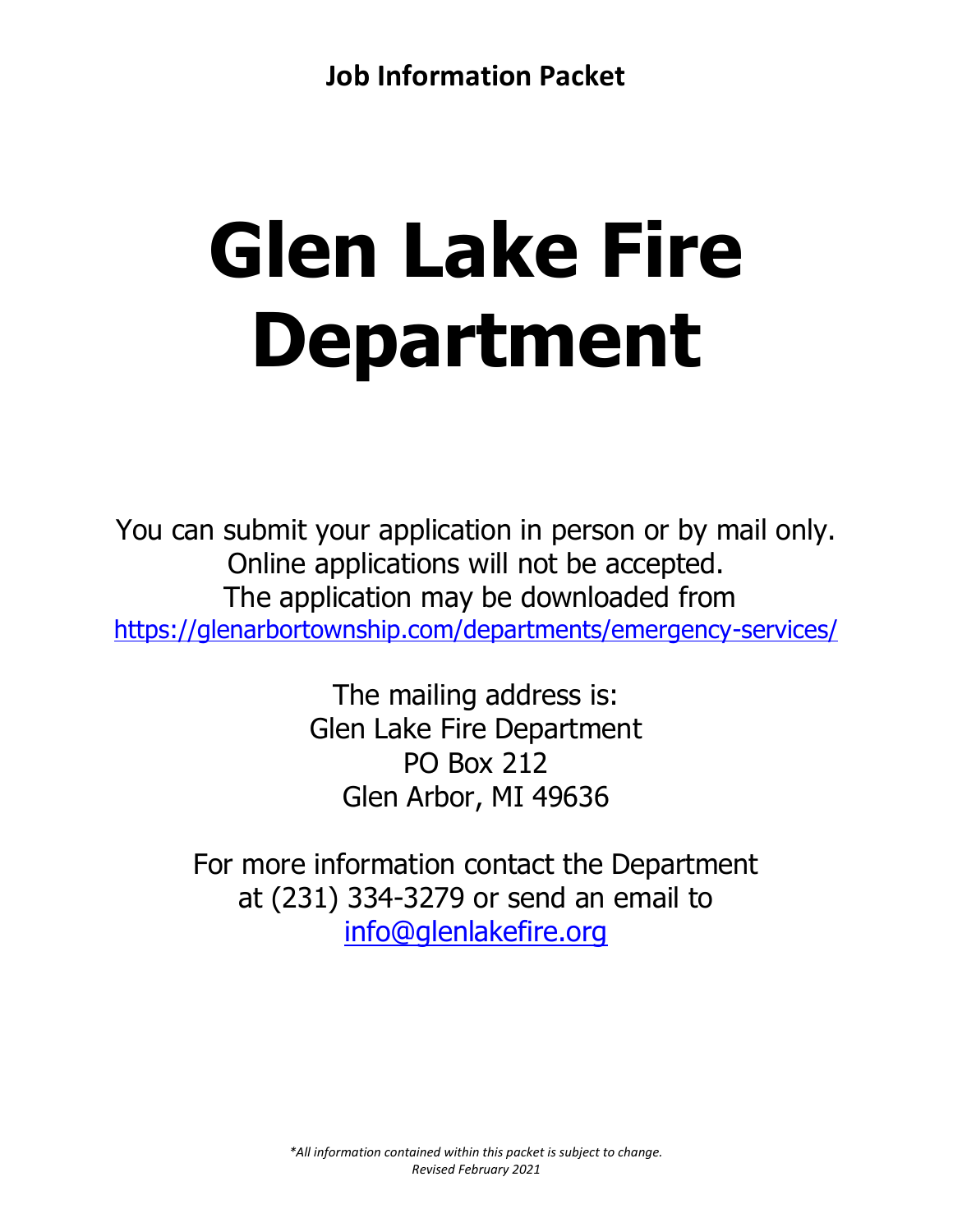#### **The Hiring Process**

Many people ask questions about our hiring process. The fire department has a vastly different hiring method than the average business. It is not uncommon for it to take several months to a year to get hired from the date of application. So how does the hiring process work for the Glen Lake Fire Department?

# **Step 1: The Posting of the Job Announcement**

The Department will post an announcement on its website stating their intentions to accept applications for the open positions(s). This announcement will include a job description of the duties required and any necessary qualifications which are required to apply. They will also list the date, time, and location where applications will be accepted.

#### **Step 2: The Application**

The Glen Lake Fire Department accepts applications year-round but there may be certain deadlines identified in the job posting. The application period will be specified on the Department website.

Applications for open positions will be available online at

[https://glenarbortownship.com/departments/emergency-services/Y](https://glenarbortownship.com/departments/emergency-services/)ou also will be able to apply in person or by mail. The Department offices are located at 6401 W. State St., Glen Arbor, Michigan. Candidates who meet the basic qualifications for the position will be notified when a test day is scheduled. The letter will detail information regarding the date, time, and location for the written test and physical agility test.

# **Step 3: The Written Test**

Testing for the position of full-time firefighter is given by the Department as necessary. You must bring with you to the testing site the documents sent with your application acceptance letter, your picture ID, and any other supporting documents. You need to arrive before the scheduled start time. If you arrive late, even by a few seconds, you will not be admitted into the test area and you will not be able to take the written test.

Our written test is designed as an entry level test which means you will not need to have any prior fire department knowledge to take our test. There is no study guide available from the Department. The minimum passing score is 75%.

About 2 weeks after taking the written test you will be sent a letter giving you your score and, if you have passed, information on the interview process.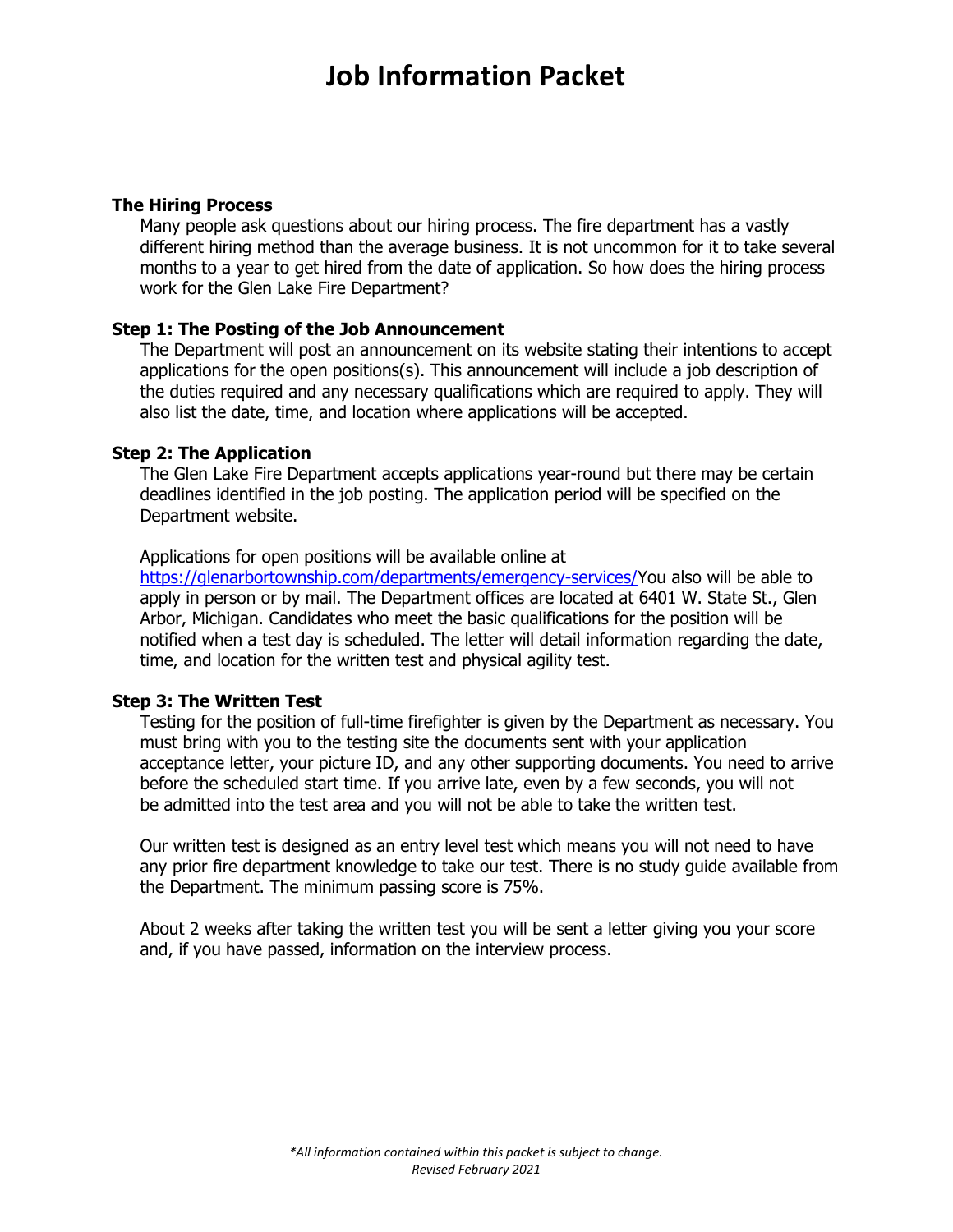#### **Step 4: The Physical Agility Test**

Physical Agility Testing (PAT) is conducted on the testing day. After the written test is completed, you will take the Physical Agility Test.

Candidates are expected to bring their own complete set of turnout gear, including SCBA or SCBA mask. If the candidate is unable to produce such equipment, notification to the Glen Lake Fire Department must be made prior to the testing date. Given proper notification, the Department may provide acceptable PPE to the applicant for testing purpose.

The Physical Agility test is composed of 10 different stations. Each station serves to test a candidate's ability to perform skills that simulate duties of a firefighter. **The test ensures candidates possess the MINIMUM physical capacity necessary to begin training in the Department.**

The candidate is given 6 minutes 45 seconds to successfully complete the first nine stations in order. The candidate shall perform these while wearing full turnout gear and SCBA while breathing air. In order to successfully complete the test, the candidate may not run, drop any tool or hose, and must not run out of breathing air. Upon successful completion of the first nine stations, the candidate is given a ten (10) minute break before they must begin station 10.

The stations and skills which are to be demonstrated are as follows:

**Station # 1-** The candidate shall pick up a charged 1 3/4" hose line and drag to a predetermined point, upon reaching this point turn and drag the line completely back and place the nozzle back to its original location. Proceed to station #2

**Station #2-** The candidate shall walk to the sledgehammer station straddle the wooden beam. The candidate will lift the sledge to shoulder height and strike the beam ten (10) times. Candidate may hit the beam as hard or as lightly as they prefer as long as the total number of strikes is achieved. Proceed to station #3

**Station #3-** The candidate shall pick up a 50' length of rolled 2 ½" hose and attempt to cross a 20' long 6" wide beam. The candidate shall not fall off the beam or touch the ground, if candidate does fall off or touch the ground they will be required to return to the beginning and re-attempt the station. Once the candidate has completed this station, they will set the roll of hose on the floor and proceed to station #4.

**Station #4-** The candidate shall walk to a roof ladder, raise and carry it to a predetermined location. Once at the predetermined location candidate will ladder the side of a building and climb to the top of the ladder and back down hitting every rung. Candidate will then carry ladder back and place it in its original location. Proceed to station #5.

**Station #5-** Candidate shall go to the second floor of the training building two times, each time carrying a different piece of equipment. Each piece of equipment will have a designated location to be placed. When going up and down the steps, the candidate must utilize each step. After the second time going to the second-floor candidate will proceed to station #6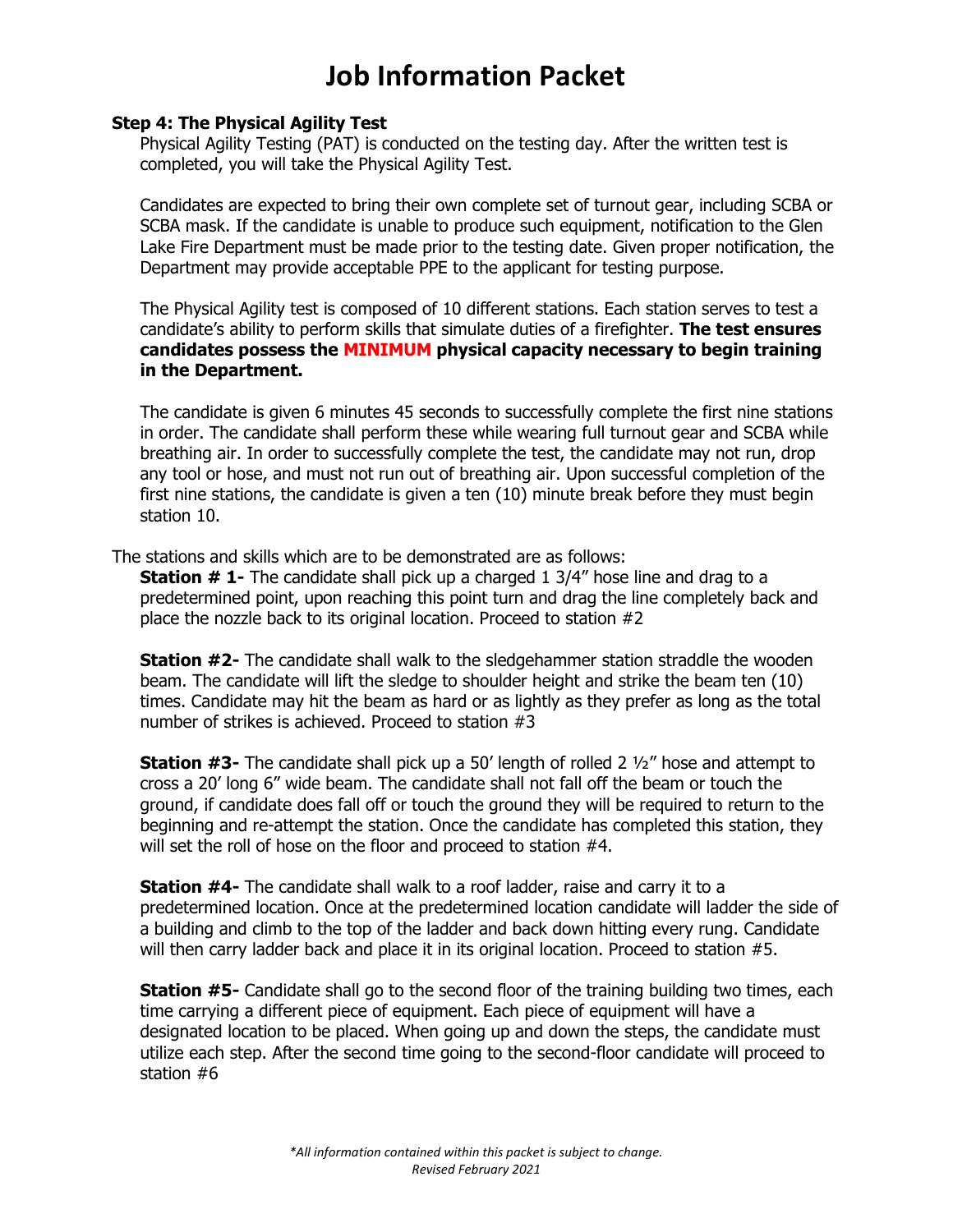**Station #6-** Candidate will go to the second-floor window of the training building where there will be a rope placed in the window. Each candidate will be required to pull up a roll of 1-¾" hose that has been pre-attached to the rope, and set it in a predetermined location. Candidate goes down the stairs and continues to station #7.

**Station #7-** Candidate shall go to the pike pole simulator. At this station, each candidate will be required to pull down the weighted simulator 20 times, and then move on to station #8

**Station #8-** Candidate shall open a shuttered window and climb through it and crawl to a predetermined location, after doing so candidate may move on to station #9.

**Station #9-** Each candidate will be required to drag a life-size dummy 100', the first 50' of the drag will be on their knees or in a crawling position, the second 50' the dummy will be drug from the standing position. There will be webbing pre-attached to the dummy for candidates to utilize for the drag. Once candidates have successfully completed this they can move on to station #10

**Station #10-** Each candidate will don a ladder belt which will be provided by the Glen Lake Fire Department, be secured to a belay line and climb an aerial device raised to an angle of 70 degrees and a height of 105'. This station will not be timed and will not require candidate to be on breathing air, but will require that candidate wear an SCBA.



*\*All information contained within this packet is subject to change. Revised February 2021*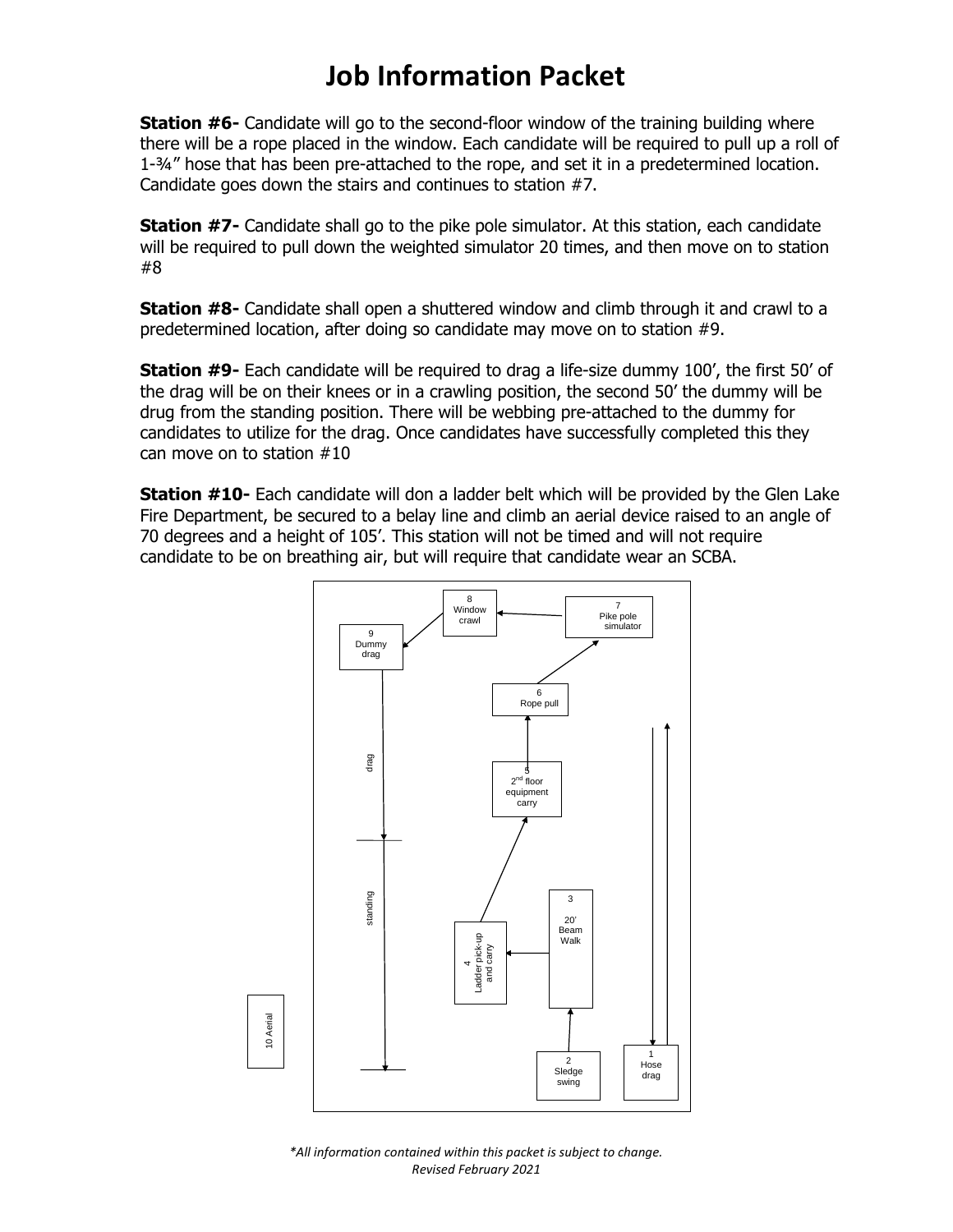#### **Step 5: The Background Check**

The Department does a thorough background check of all potential candidates. We may check your credit history, driving history, previous employment history, and any criminal history you might have on record.

### **Step 6: Structured Panel Interview**

The structured interview assesses your oral communication, interpersonal, and decisionmaking skills. A second interview may be granted to those candidates who successfully pass all the required testing and the first structured panel interview. An eligibility list will be made from the results of the testing and interviews.

#### **Step 7: The Medical Physical**

After a candidate successfully completes all the previous steps and is placed on the eligibility list, a conditional offer of employment may be made. If a conditional offer is made, the candidate is sent to the Department's physician for a complete physical which includes an eye exam and a drug screen. If the physical is passed, an offer of employment will be made. If the candidate accepts our offer of employment, a start date and time will be scheduled to begin your training at the Department.

# **Frequently Asked Questions**

Q: When will you be accepting applications?

A: The Glen Lake Fire Department accepts applications year-round but there may be certain deadlines identified in the job posting. The application period will be specified on the Department website.

Q: Where can you get an application?

A: Applications will be available online at

[https://glenarbortownship.com/departments/emergency-services/.](https://glenarbortownship.com/departments/emergency-services/) Applications are accepted by mail or may be hand-delivered to the Department office at 6401 W. State St., Glen Arbor, MI 49636

Q: When is the exam date?

A: Testing dates are established on an as-needed basis. The Department will contact you when an exam is scheduled.

Q: How long before you find out where you have placed on the list?

A: It can take 2-3 weeks to receive your results. The Department will send you a letter stating what your score was on the test and where you place on the list.

Q: Is there a study guide available? A: No.